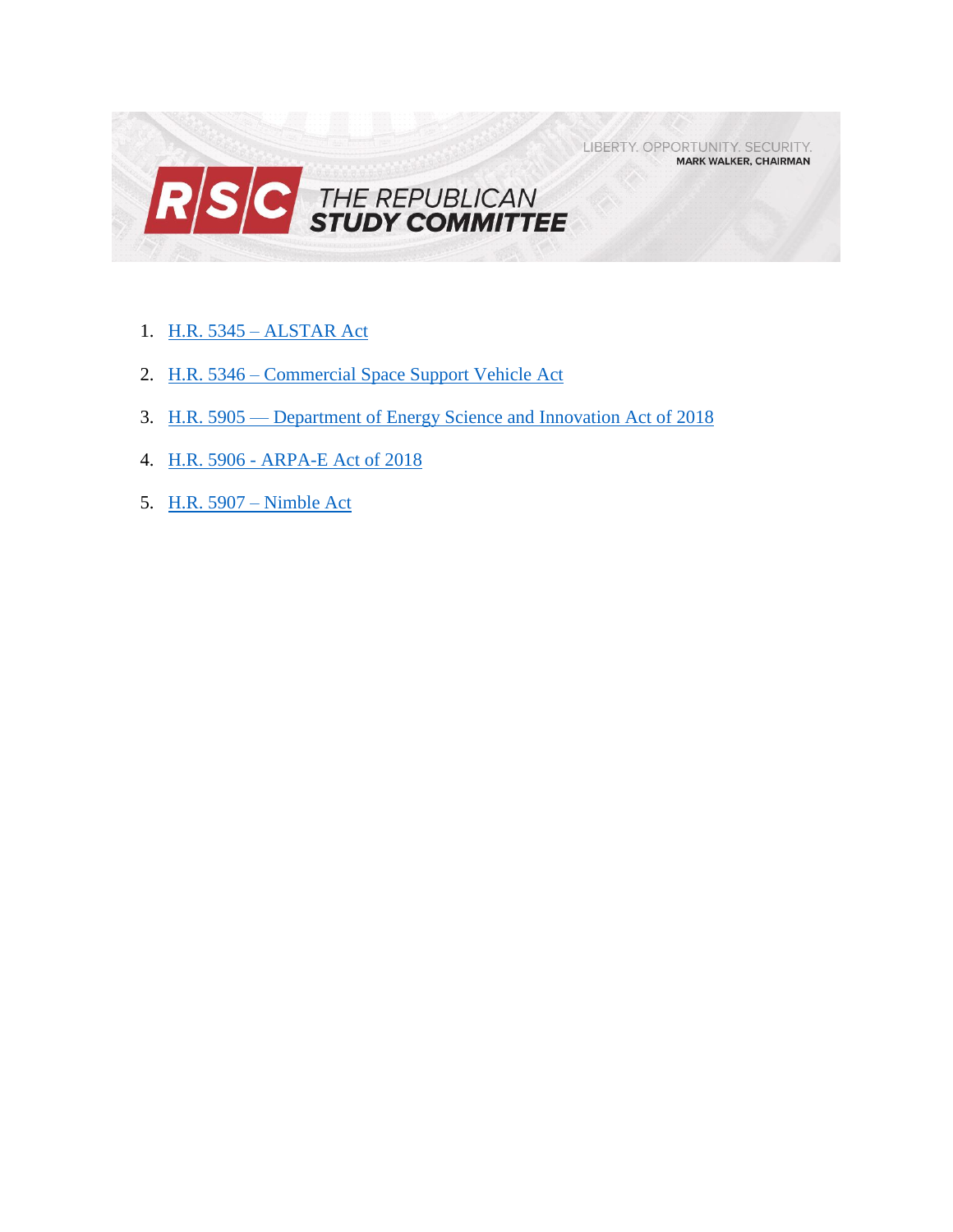# <span id="page-1-0"></span>**H.R. 5345 – ALSTAR Act (Rep. Brooks, R-AL)**

**CONTACT:** [Jennifer Weinhart,](mailto:jennifer.weinhart@mail.house.gov) 202-226-0706

# **FLOOR SCHEDULE:**

Scheduled for consideration on June 27, 2018, under a suspension of the rules which requires 2/3 majority for final passage.

#### **TOPLINE SUMMARY:**

[H.R. 5345](https://docs.house.gov/billsthisweek/20180625/HR5345.pdf) would direct the NASA Marshall Space Flight Center to lead the nation's efforts pertaining to rocket propulsion capabilities.

#### **COST:**

The Congressional Budget Office (CBO) [estimates](https://www.cbo.gov/system/files/115th-congress-2017-2018/costestimate/hr5345.pdf) "that implementing the bill would have no significant cost."

# **CONSERVATIVE CONCERNS:**

- **Expand the Size and Scope of the Federal Government?** No, according to CBO, "the center already engages in those activities."
- **Encroach into State or Local Authority?** No.
- **Delegate Any Legislative Authority to the Executive Branch?** No.
- **Contain Earmarks/Limited Tax Benefits/Limited Tariff Benefits?** No, the bill would not provide spending authority to a specific entity.

#### **DETAILED SUMMARY AND ANALYSIS:**

This legislation would direct the NASA Marshall Space Flight Center, located in Huntsville, Alabama, to lead the nation's efforts pertaining to rocket propulsion capabilities. It would require the Center to do so by contributing to interagency coordination for the preservation of national rocket propulsion capabilities, collaborating with industry, academia, and professional organizations, monitoring public and private sector rocket propulsion activities, facilitating technical solutions, supporting the development of rocket propulsion for small satellites, evaluating new technologies, and providing information in support of policies.

#### **COMMITTEE ACTION:**

H.R. 5345 was introduced on March 20, 2018, and was referred to the House Committee on Science, Space and Technology, where it was reported by voice vote on March 22, 2018.

#### **ADMINISTRATION POSITION:**

A Statement of Administration Policy is not available.

#### **CONSTITUTIONAL AUTHORITY:**

"Congress has the power to enact this legislation pursuant to the following: Article I, Section 8 of the U.S. Constitution."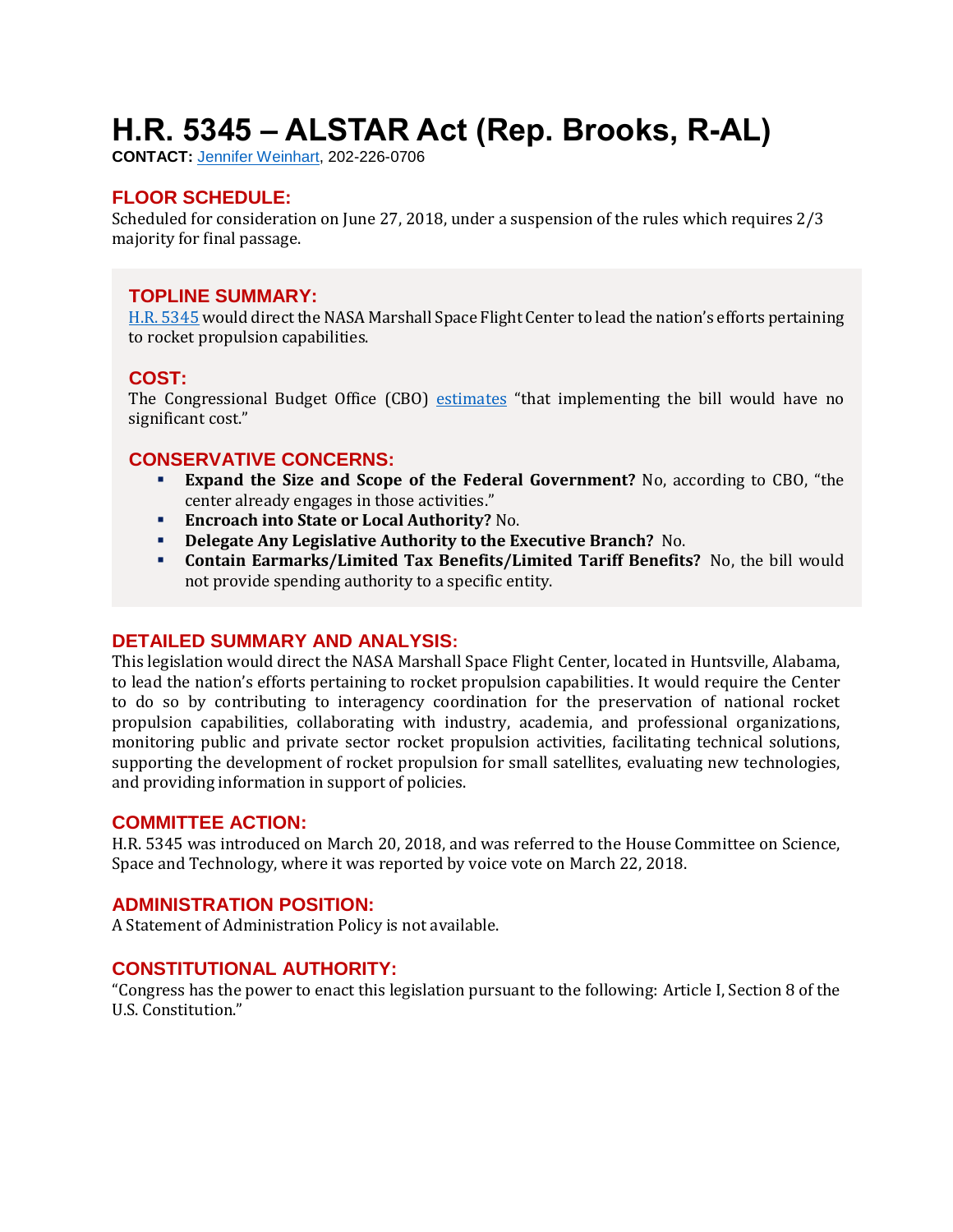# <span id="page-2-0"></span>**H.R. 5346 – Commercial Space Support Vehicle Act (Rep. Posey, R-FL)**

**CONTACT:** [Jennifer Weinhart,](mailto:jennifer.weinhart@mail.house.gov) 202-226-0706

# **FLOOR SCHEDULE:**

Scheduled for consideration on June 27, 2018, under a suspension of the rules which requires 2/3 majority for final passage.

# **TOPLINE SUMMARY:**

[H.R. 5346](http://docs.house.gov/billsthisweek/20180625/HR5346.pdf) would provide for licenses and experimental permits for space support vehicles and flights.

# **COST:**

A Congressional Budget Office (CBO) estimate is not yet available.

Rule 28(a)(1) of the Rules of the Republican Conference prohibits measures from being scheduled for consideration under suspension of the rules without an accompanying cost estimate. Rule 28(b) provides that the cost estimate requirement may be waived by a majority of the Elected Leadership.

# **CONSERVATIVE CONCERNS:**

- **Expand the Size and Scope of the Federal Government?** No.
- **Encroach into State or Local Authority?** No.
- **Delegate Any Legislative Authority to the Executive Branch?** No.
- **Contain Earmarks/Limited Tax Benefits/Limited Tariff Benefits?** No.

# **DETAILED SUMMARY AND ANALYSIS:**

This legislation would provide for licenses and experimental permits for space support vehicles and flights. The Secretary of Transportation would be permitted to issue or transfer a license for multiple space support flights of a space support vehicle to a citizen that holds an operator license. Licensees would only be permitted to carry out a space support flight under a license if the flight lands at the same site from which the vehicle took flight. The Secretary would be permitted to issue experimental permits for certain reusable suborbital rockets of reusable launch vehicles, space support vehicles operated by citizens, or vehicles that are in development to become space support vehicles, operated by citizens.

This legislation would prohibit an individual from operating a reusable suborbital rocket, reusable launch vehicle, or a space support vehicle under an experimental permit, for carrying property or people for compensation or hire. This legislation would not prohibit the Secretary of Transportation from discussing topics pertaining to this legislation prior to the issuance of a notice of proposed rulemaking. This legislation would take effect on March 1, 2019.

# **COMMITTEE ACTION:**

H.R. 5346 was introduced on March 20, 2018, and was referred to the House Committee on Science, Space and Technology, where it was reported by voice vote on March 22, 2018.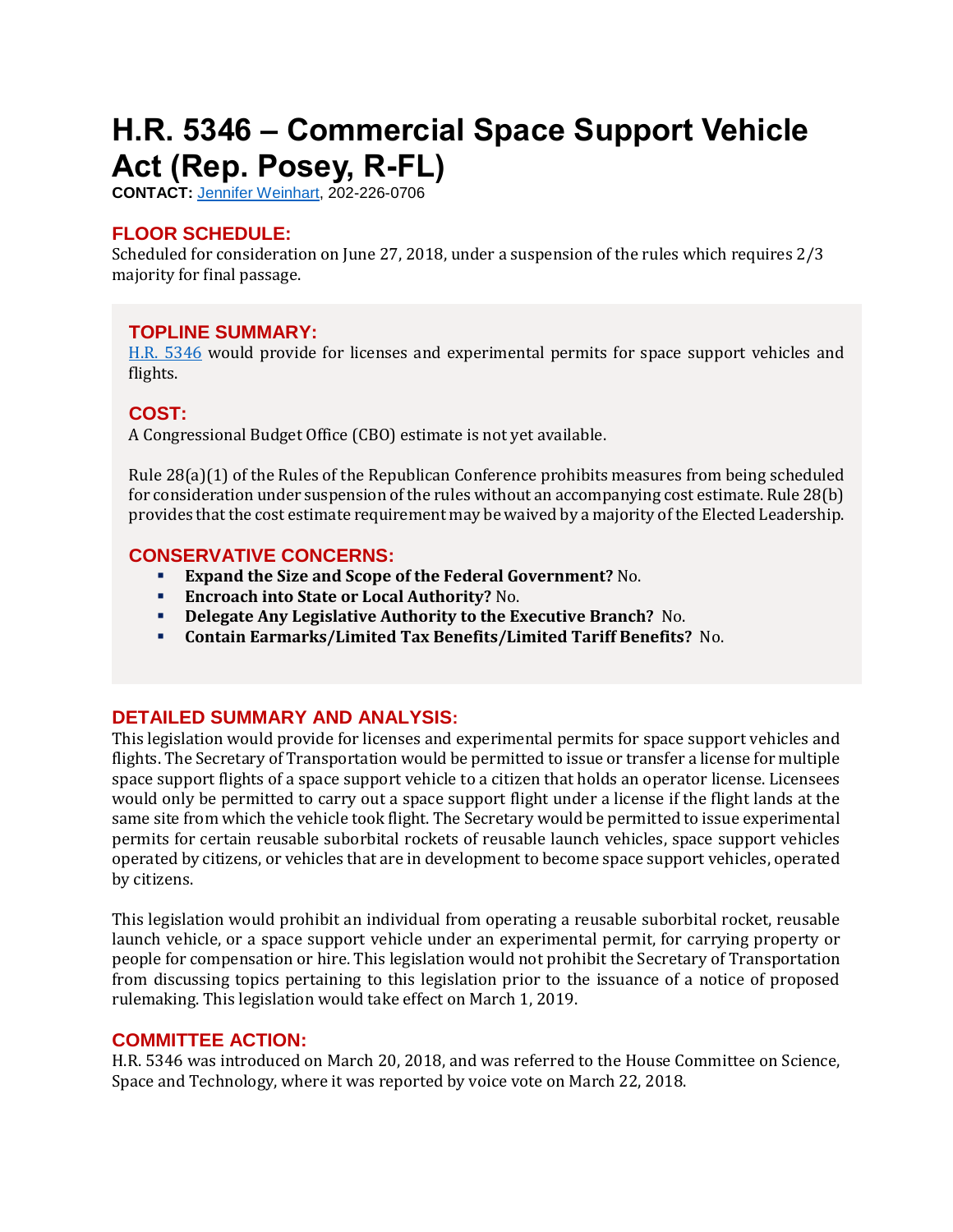# **ADMINISTRATION POSITION:**

A Statement of Administration Policy is not available.

#### **CONSTITUTIONAL AUTHORITY:**

"Congress has the power to enact this legislation pursuant to the following: Article I, Section 8, Clause 3 of the Constitution of the United States: The Congress shall have Power to regulate Commerce with foreign nations, and among the several States, and with the Indian tribes. Article I, Section 8, Clause 18 of the Constitution of the United States: The Congress shall have Power to make all Laws which shall be necessary and proper for carrying into Execution the forgoing Powers, and all other Powers vested by this Constitution in the Government of the United States or in any Department or Officer thereof."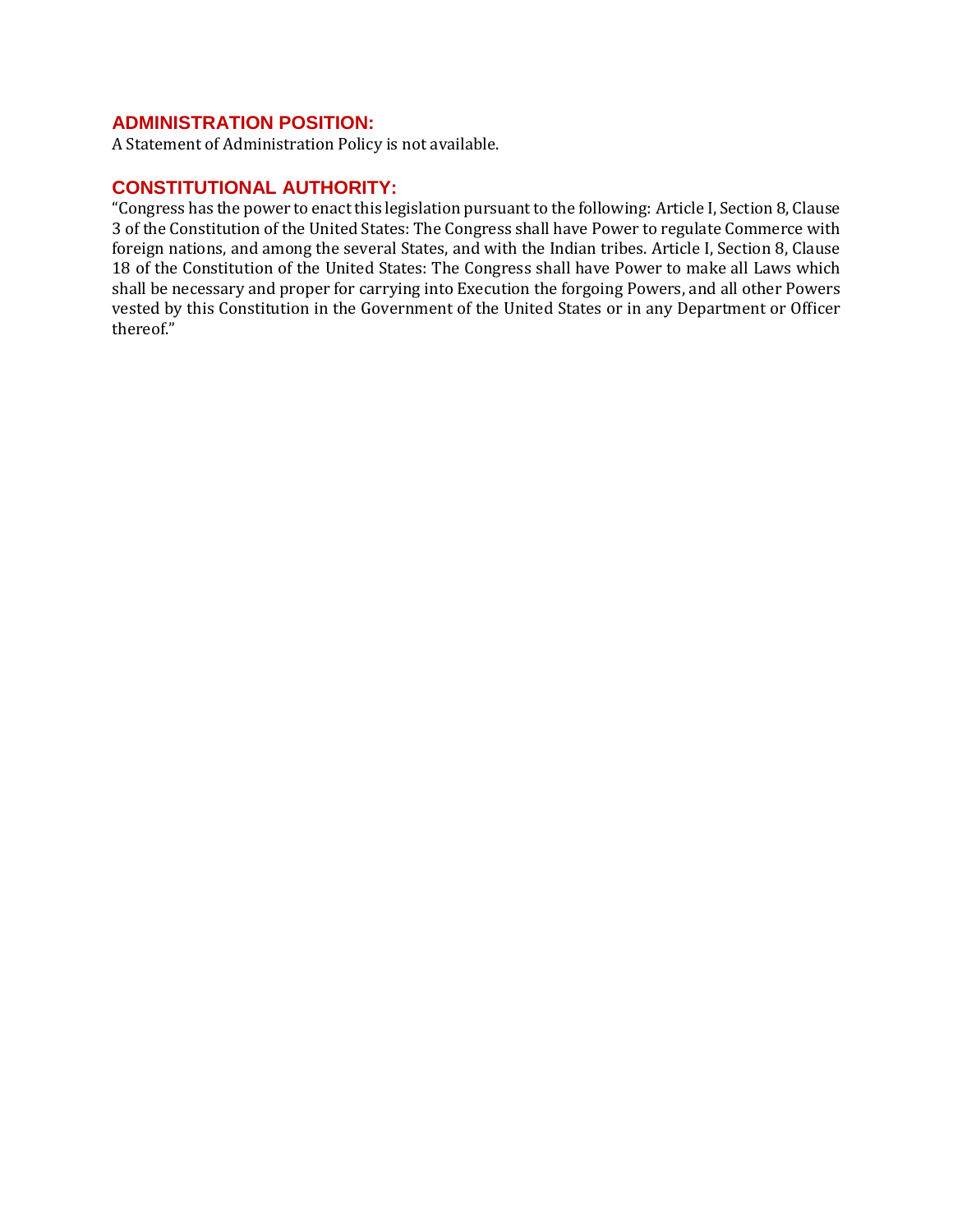# <span id="page-4-0"></span>**H.R. 5905 — Department of Energy Science and Innovation Act of 2018 (Rep. Weber, R-TX)**

**CONTACT:** [Nicholas Rodman,](mailto:nicholas.rodman@mail.house.gov) 202-226-8576

# **FLOOR SCHEDULE:**

Scheduled for consideration on June 27, 2018, under suspension of the rules, which requires 2/3 vote for passage.

# **TOPLINE SUMMARY:**

[H.R. 5905](https://docs.house.gov/billsthisweek/20180625/HR5905.pdf) would reauthorize the Department of Energy Office of Science research programs for fiscal years 2018 and 2019.

# **COST:**

The Congressional Budget Office (CBO[\) estimates](https://www.cbo.gov/system/files/115th-congress-2017-2018/costestimate/hr5905.pdf) that implementing the bill would cost \$6.6 billion over the 2019-2023 period, assuming appropriation of the authorized amounts. Enacting H.R. 5905 could affect direct spending; therefore, pay-as-you-go procedures apply. CBO estimates that enacting H.R. 5905 would not increase net direct spending or on-budget deficits in any of the four consecutive 10-year periods beginning in 2029.

H.R. 5905 would authorize the appropriation of \$6.6 billion in 2019 for DOE's Office of Science, which supports basic research in the physical sciences and operates a system of national science user facilities. In 2018, DOE received an appropriation of \$6.3 billion for those programs. Under current law, no specific sums are authorized to be appropriated to DOE for those purposes after 2018.

# **CONSERVATIVE CONCERNS:**

Some conservatives may be concerned the bill would increase spending on energy research subsidy programs, instead of reducing spending.

- **Expand the Size and Scope of the Federal Government?** The bill would increase authorized funding for the DOE Office of Science.
- **Encroach into State or Local Authority?** Some conservatives may believe that energy programs would be more appropriately handled by state and local governments, or by market forces.
- **Delegate Any Legislative Authority to the Executive Branch?** No.
- **Contain Earmarks/Limited Tax Benefits/Limited Tariff Benefits?** No.

# **DETAILED SUMMARY AND ANALYSIS:**

H.R. 5905 reauthorize the [Department of Energy Office of Science](https://science.energy.gov/) research programs for fiscal years 2018 and 2019. The Office of Science provides "direct support of scientific research and direct support of the development, construction, and operation of unique, open-access scientific user facilities."

According to [CBO](https://www.cbo.gov/system/files/115th-congress-2017-2018/costestimate/hr5905.pdf), "in 2018, DOE received an appropriation of \$6.3 billion for those programs. Under current law, no specific sums are authorized to be appropriated to DOE for those purposes after 2018."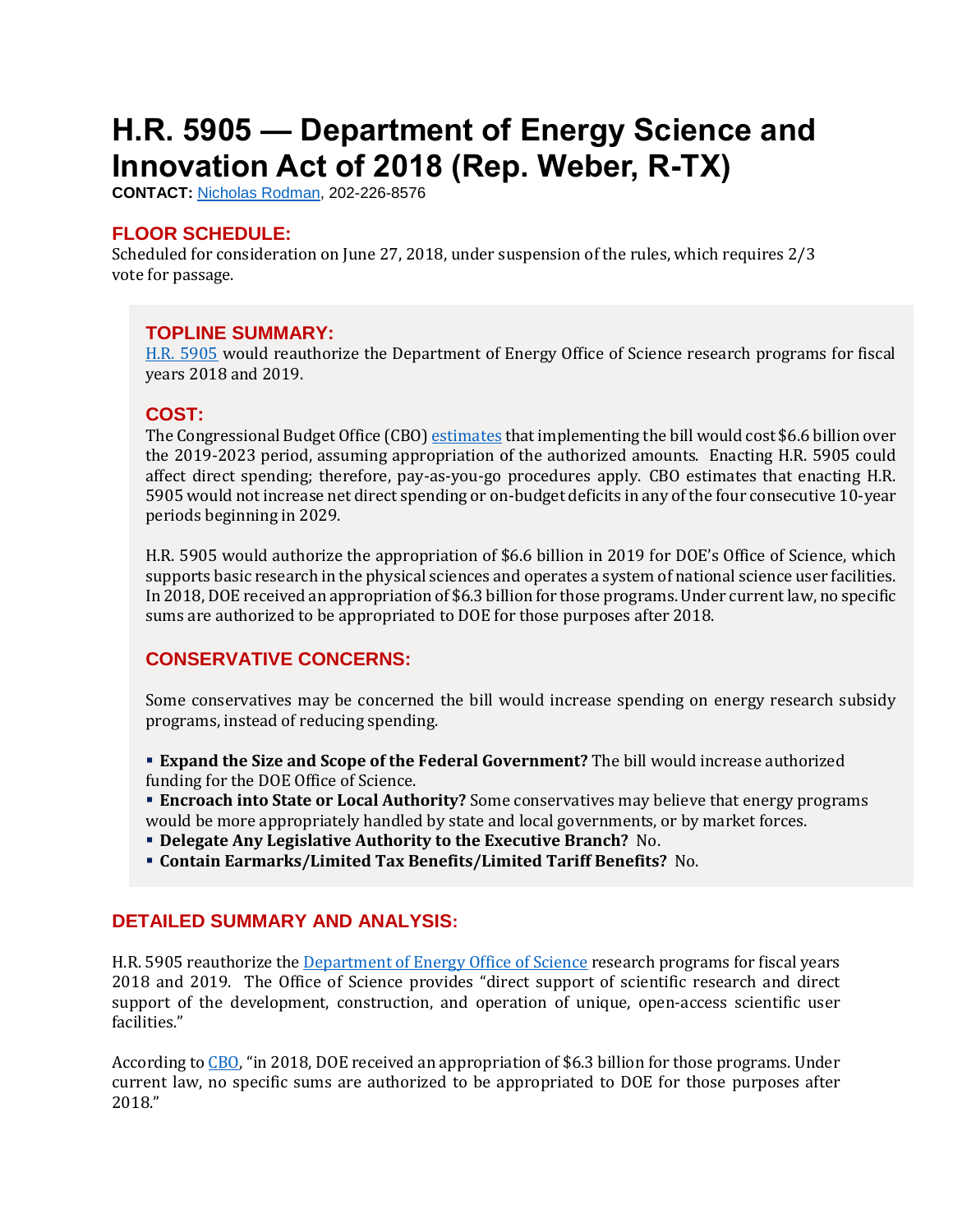The bill would define the Department of Energy's Office of Science's mission to be the delivery of scientific discoveries, capabilities and major scientific tools to transform the understanding of nature and to advance the energy, economic, and national security of the United States.

Section 4 of the bill would direct the Director of the Office of Science to carry out a program in basic energy sciences, including materials sciences and engineering, chemical sciences, physical biosciences, and geosciences, for the purpose of providing the scientific foundations for new energy technologies, in order to support fundamental research to understand, predict, and ultimately control matter and energy at the electronic, atomic, and molecular levels in order to provide the foundations for new energy technologies and to support Department missions in energy, environment, and national security. The national user facilities would serve the needs of the Department, industry, the academic community, and other relevant entities to create and examine materials and chemical processes for the purpose of improving the competitiveness of the United States; and would include x-ray light sources, neutron sources, and nanoscale science research centers. The Secretary would provide for the upgrade to the Advanced Photon Source, including the development of a multi-bend achromat lattice to produce a high flux of coherent x-rays within the hard x-ray energy region and a suite of beamlines optimized for this source.

Out of funds authorized to be appropriated for Basic Energy Sciences, the Secretary of Energy would devote \$223 million to carry out the program, which shall include \$93 million for fiscal year 2018 and \$130 million for fiscal year 2019, to come from amounts made available for the Office of Science. The program would be carried out using funds otherwise appropriated by law.

The Secretary of Energy would provide for a proton power upgrade to the Spallation Neutron Source, and would ensure that the start of full operations of the upgrade occurs before December 31, 2025. Out of funds authorized to be appropriated for Basic Energy Sciences, the Secretary of Energy shall devote \$96.8 million to carry out the program, which shall include \$36 million for fiscal year 2018 and \$60.8 million for fiscal year 2019, subject to the availability of appropriations, to come from amounts made available for the Office of Science.

The Secretary of Energy would provide for a second target station for the Spallation Neutron Source, and ensure that the start of full operations occurs before December 31, 2030, with the option for early operation in 2028. Out of funds authorized to be appropriated for Basic Energy Sciences, the Secretary of Energy shall devote \$15 million to carry out the program, which shall include \$5 million for fiscal year 2018 and \$10 million for fiscal year 2019, subject to the availability of appropriations, to come from amounts made available for the Office of Science.

The Secretary of Energy would provide for the upgrade to the Advanced Light Source, and ensure that the start of full operations of the upgrade occurs before December 31, 2026. Out of funds authorized to be appropriated for Basic Energy Sciences, the Secretary of Energy shall devote \$70 million to carry out the program, which shall include \$20 million for fiscal year 2018 and \$50 million for fiscal year 2019, subject to the availability of appropriations, to come from amounts made available for the Office of Science.

The Secretary shall provide for the upgrade to the Linac Coherent Light Source II facility, and ensure that the start of full operations of the upgrade under this paragraph occurs before December 31, 2025. Out of funds authorized to be appropriated for Basic Energy Sciences, the Secretary of Energy shall devote \$75 million to carry out the program, which shall include \$20 million for fiscal year 2018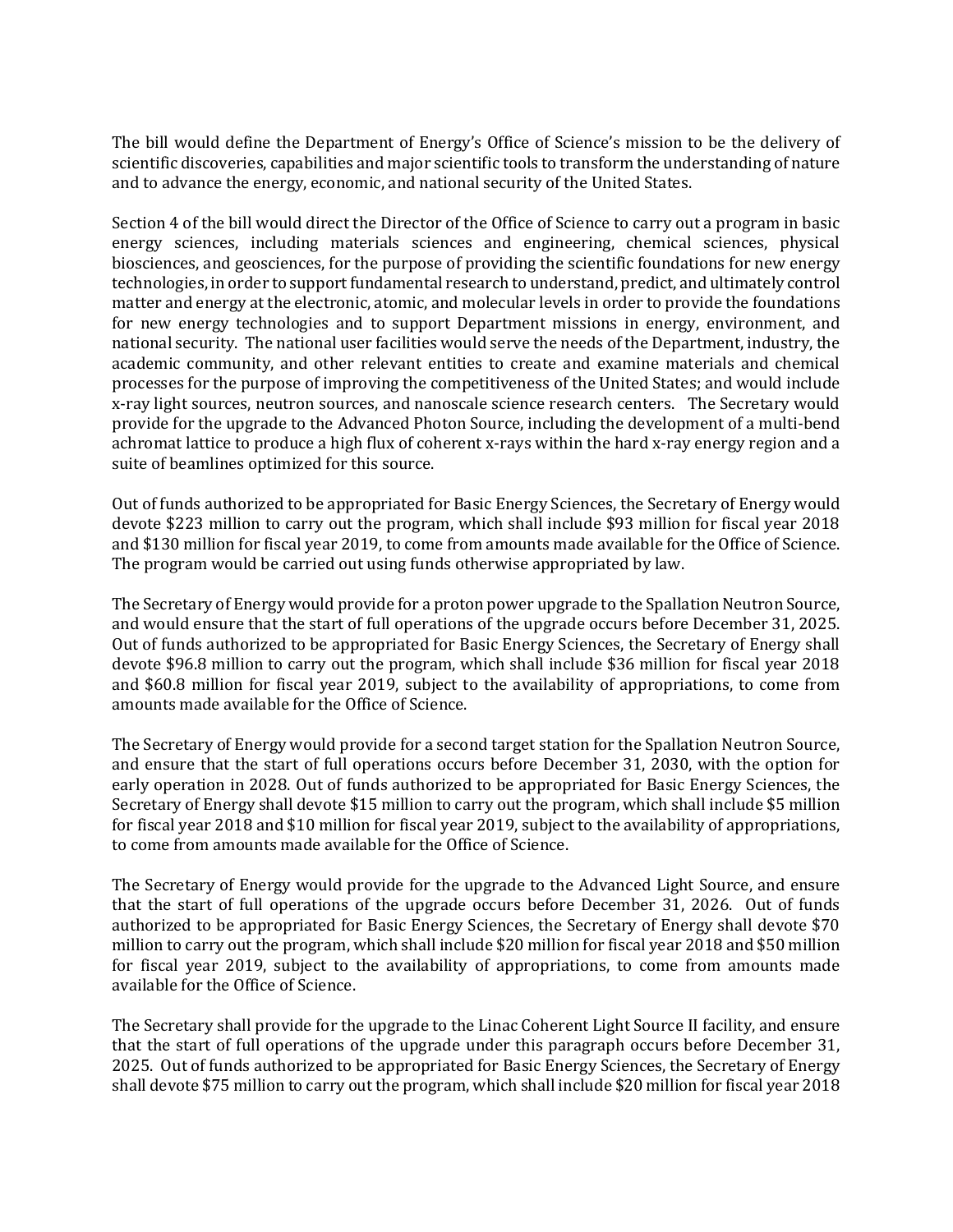and \$55 million for fiscal year 2019, subject to the availability of appropriations, to come from amounts made available for the Office of Science.

The bill would direct the Director of the Office of Science to carry out research and development on advanced accelerator and storage ring technologies relevant to the development of Basic Energy Sciences user facilities, in consultation with the Office of Science's High Energy Physics and Nuclear Physics programs.

The Secretary of Energy would be directed to carry out a Solar Fuels Research Initiative to expand theoretical and fundamental knowledge of photochemistry, electrochemistry, biochemistry, and materials science useful for the practical development of experimental systems to convert solar energy to chemical energy. Out of funds authorized to be appropriated of the Department of Energy Science and Innovation Act of 2018, for Basic Energy Sciences, the Secretary of Energy shall devote \$100 million to carry out the initiative, which shall include \$50 million for fiscal year 2018 and \$50 million for fiscal year 2019, subject to the availability of appropriations, to come from amounts made available for the Office of Science.

The Secretary of Energy would be directed to carry out program to support research needed to replicate natural photosynthetic processes by use of artificial photosynthetic components and materials. Out of funds authorized to be appropriated of the Department of Energy Science and Innovation Act of 2018, for Basic Energy Sciences and Biological and Environmental Research, the Secretary of Energy shall devote \$100 million to carry the initiative, which shall include \$50 million for fiscal year 2018 and \$50 million for fiscal year 2019, subject to the availability of appropriations, to come from amounts made available for the Office of Science.

The Secretary of Energy would be directed to carry out the Electricity Storage Research Initiative to expand theoretical and fundamental knowledge to control, store, and convert electrical energy to chemical energy. Out of funds authorized to be appropriated of the Department of Energy Science and Innovation Act of 2018, for Basic Energy Sciences and Biological and Environmental Research, the Secretary of Energy shall devote \$100 million to carry out the initiative, which shall include \$50 million for fiscal year 2018 and \$50 million for fiscal year 2019, subject to the availability of appropriations, to come from amounts made available for the Office of Science.

The Secretary of Energy would carry out under the Initiative a program to support research to model and simulate organic electrolytes, including the static and dynamic electrochemical behavior and phenomena of organic electrolytes at the molecular and atomic level in monovalent and multivalent systems. Out of funds authorized to be appropriated of the Department of Energy Science and Innovation Act of 2018, for Basic Energy Sciences and Advanced Scientific Computing Research, the Secretary of Energy shall devote \$60 million to carry out this subsection, which shall include \$30 million for fiscal year 2018 and \$30 million for fiscal year 2019, subject to the availability of appropriations, to come from amounts made available for the Office of Science.

The Secretary of Energy would carry out under the Initiative a program to support research needed to reveal electrochemistry in confined mesoscale spaces, including scientific discoveries relevant to bio-electrochemistry and electrochemical energy conversion and storage in confined spaces. Out of funds authorized to be appropriated of the Department of Energy Science and Innovation Act of 2018, for Basic Energy Sciences and Biological and Environmental Research, the Secretary of Energy shall devote \$40 million to carry out the initiative, which shall include \$20 million for fiscal year 2018 and \$20 million for fiscal year 2019, subject to the availability of appropriations, to come from amounts made available for the Office of Science.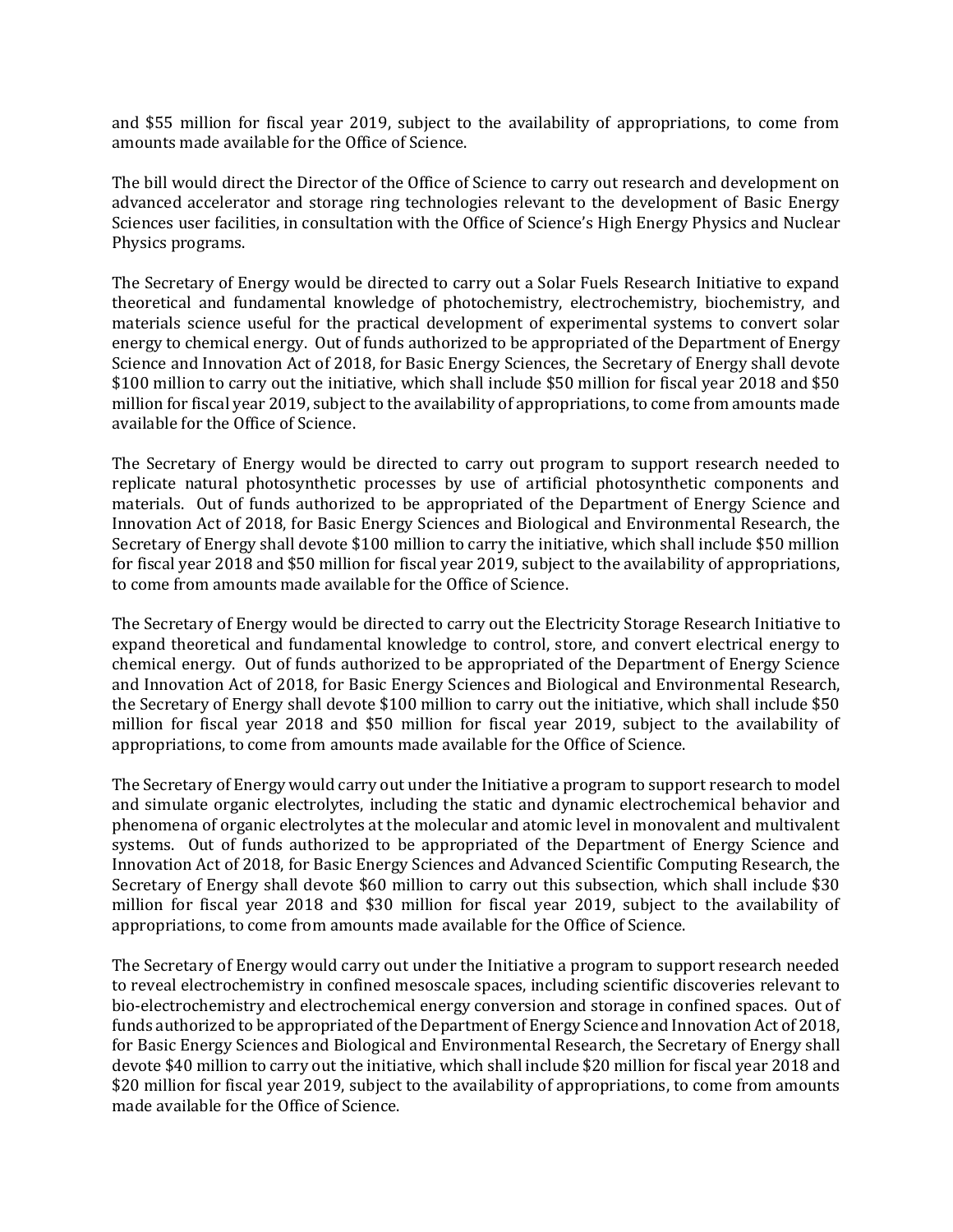The Director of the Office of Science would be directed to carry out a program to provide awards, on a competitive, merit-reviewed basis, to multi-institutional collaborations or other appropriate entities to conduct fundamental and use-inspired energy research to accelerate scientific breakthroughs. The Director would also be directed to carry out a research, development, and demonstration program to advance computational and networking capabilities to analyze, model, simulate, and predict complex phenomena relevant to the development of new energy technologies.

The Secretary of Energy would be directed to conduct a research for exascale computing, including the development of two or more exascale computing machine architectures, to promote the Department's missions. The Director of the Office of Advanced Scientific Computing Research shall support the development of a computational science workforce through a program that facilitates collaboration between university students and researchers at the National Laboratories; and endeavors to advance science in areas relevant to the mission of the Department through the application of computational science.

Section 6 would mandate the Director to carry out a research program on the fundamental constituents of matter and energy and the nature of space and time to support theoretical and experimental research in both elementary particle physics and fundamental accelerator science and technology to understand fundamental properties of the universe.

As part of the program, the Director shall carry out research activities on rare decay processes and the nature of the neutrino, which may include collaborations with the National Science Foundation or international collaborations. The Secretary of Energy would be mandated to provide for a Long-Baseline Neutrino Facility to facilitate the international Deep Underground Neutrino Experiment to enable a program in neutrino physics to measure the fundamental properties of neutrinos, explore physics beyond the Standard Model, and better clarify the nature of matter and antimatter. Out of funds authorized to be appropriated for High Energy Physics, the Secretary of Energy shall devote \$270 million to carry out this program, which shall include \$95 million for fiscal year 2018 and \$175 million for fiscal year 2019, subject to the availability of appropriations, to come from amounts made available for the Office of Science.

Section 7 would mandate the Director of the Office of Science to carry out a program of basic research in the areas of biological systems science and environmental science relevant to the development of new energy technologies and to support Department missions in energy, environment, and national security. Out of funds authorized to be appropriated of the Department of Energy Science and Innovation Act of 2018, for Biological and Environmental Research, the Secretary of Energy shall devote \$40 million to carry out the program, which shall include \$20 million for fiscal year 2018 and \$20 million for fiscal year 2019, subject to the availability of appropriations, to come from amounts made available for the Office of Science.

Section 8 would mandate the Director to carry out a fusion energy sciences research program to expand the understanding of plasmas and matter at very high temperatures and densities and build the science and engineering foundation needed to develop a fusion energy source.

The bill would authorize United States participation in the construction and operations of the ITER project, as agreed to under the April 25, 2007, [Agreement on the Establishment of the ITER](https://www.iaea.org/publications/documents/infcircs/agreement-establishment-iter-international-fusion-energy-organization-joint-implementation-iter-project)  [International Fusion Energy Organization for the Joint Implementation of the ITER Project.](https://www.iaea.org/publications/documents/infcircs/agreement-establishment-iter-international-fusion-energy-organization-joint-implementation-iter-project) Out of funds authorized to be appropriated of the Department of Energy Science and Innovation Act of 2018, for Fusion Energy Sciences, the Secretary of Energy shall devote \$285 million for in-kind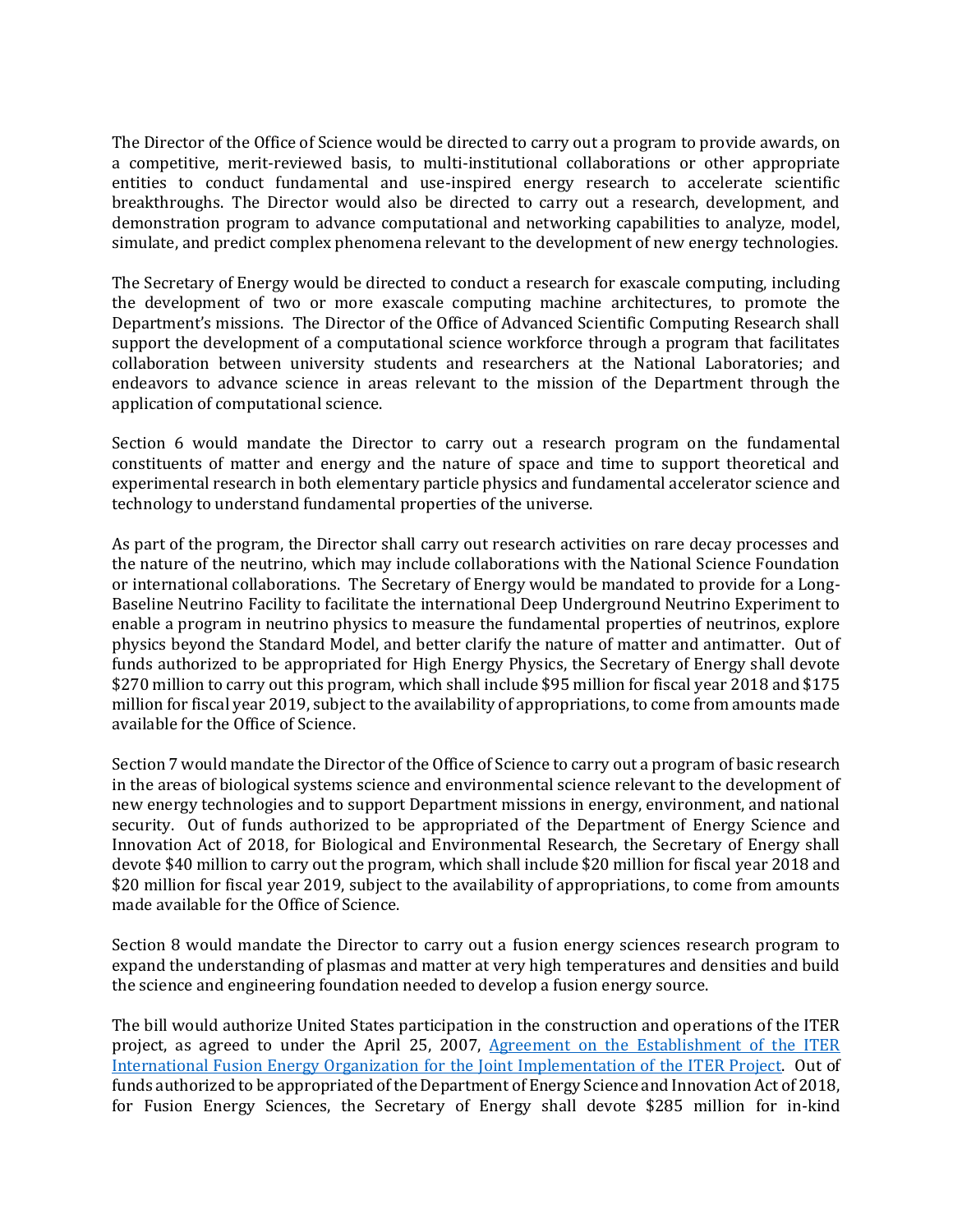contributions, which shall include \$122 million for fiscal year 2018 and \$163 million for fiscal year 2019, subject to the availability of appropriations, to come from amounts made available for the Office of Science. Out of funds authorized to be appropriated of the Department of Energy Science and Innovation Act of 2018, for Fusion Energy Sciences, the Secretary of Energy shall devote \$100 million for cash contributions, which shall include \$50 million for fiscal year 2018 and \$50 million for fiscal year 2019, subject to the availability of appropriations, to come from amounts made available for the Office of Science.

The Under Secretary of Energy and the Director would be directed to coordinate with the Director of the Advanced Research Projects Agency-Energy (ARPA–E) to assess the potential for any fusion energy project supported by ARPA–E to represent a promising approach to a commercially viable fusion power plant; determine whether the results of any fusion energy project supported by ARPA– E merit the support of follow-on research activities carried out by the Office of Science; and avoid unintentional duplication of activities.

Section 9 would mandate the Director to carry out a program of experimental and theoretical research, and support associated facilities, to discover, explore, and understand all forms of nuclear matter. The Secretary of Energy shall provide for a Facility for Rare Isotope Beams to advance the understanding of rare nuclear isotopes and the evolution of the cosmos. Out of funds authorized to be appropriated in the bill, for Nuclear Physics, the Secretary of Energy shall devote \$187.2 million to carry out this subsection, which shall include \$101.2 million for fiscal year 2018 and \$86 million for fiscal year 2019, subject to the availability of appropriations, to come from amounts made available for the Office of Science.

Section 10 would mandate the Director of the Office of Science to carry out a program to improve the safety, efficiency, and mission readiness of infrastructure at Office of Science laboratories. The program would include projects to renovate or replace space that does not meet research needs; replace facilities that are no longer cost effective to renovate or operate; modernize utility systems to prevent failures and ensure efficiency; remove excess facilities to allow safe and efficient operations; and construct modern facilities to conduct advanced research in controlled environmental conditions.

Under section 11, the bill would authorize to the Secretary for the Office of Science for fiscal year 2018 \$6.26 billion, of which \$2.09 billion would be for Basic Energy Science; \$908 million shall be for High Energy Physics; \$673 million for Biological and Environmental Research; \$684 million for Nuclear Physics; \$810 million for Advanced Scientific Computing Research; \$532.111 million for Fusion Energy Sciences; \$257.292 million for Science Laboratories Infrastructure; \$183 million for Science Program Direction; \$103 million for Safeguards and Security; and \$19.5 million for Workforce Development for Teachers and Scientists.

The bill would authorize to the Secretary for the Office of Science for fiscal year 2019 \$6.6 billion, of which \$2.129 billion would be for Basic Energy Science; \$1.005 billion for High Energy Physics; \$673 million for Biological and Environmental Research; \$690 million for Nuclear Physics; \$899.01 million for Advanced Scientific Computing Research; \$640 million for Fusion Energy Sciences; \$257.292 million for Science Laboratories Infrastructure; \$181.345 million for Science Program Direction; \$106.11 million for Safeguards and Security; and \$19.5 million for Workforce Development for Teachers and Scientists.

# **OUTSIDE GROUPS:**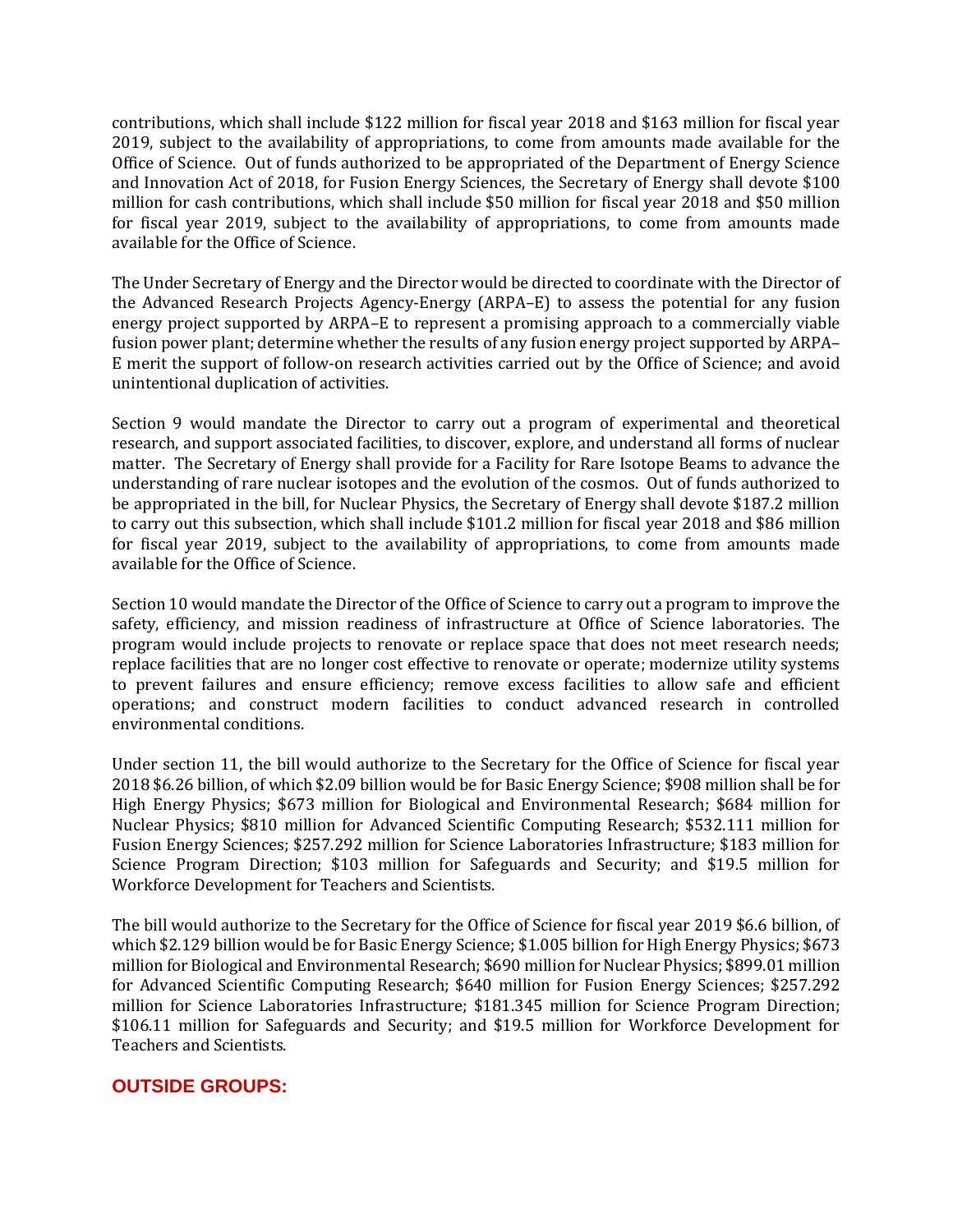**Heritage Foundation**: [Eliminate the DOE Biological and Environmental Research Program; Return](https://www.heritage.org/sites/default/files/2018-06/BlueprintforBalance_2018.pdf)  [DOE Advanced Scientific Computing Research to FY 2008 Levels; Return Funding for the DOE Office](https://www.heritage.org/sites/default/files/2018-06/BlueprintforBalance_2018.pdf)  [of Nuclear Physics to FY 2008 Levels](https://www.heritage.org/sites/default/files/2018-06/BlueprintforBalance_2018.pdf)

#### **COMMITTEE ACTION:**

H.R. 5905 was introduced on May 22, 2018, and was referred to the House Committee on Science, Space, and Technology. On May 23, 2018, the bill was ordered to be reported (amended) by voice vote.

#### **ADMINISTRATION POSITION:**

A Statement of Administration Policy is not available.

# **CONSTITUTIONAL AUTHORITY:**

According to the sponsor: "Congress has the power to enact this legislation pursuant to the following: Article I, Section 8, Clause 18: The Congress shall have power to make all Laws which shall be necessary and proper for carrying into Execution the foregoing Powers, and all other Powers vested by this Constitution in the Government of the United States, or in any Department or Officer thereof."

Some [conservatives](https://founders.archives.gov/documents/Madison/01-13-02-0282) may be concerned by the citation of only the necessary and proper clause, understanding that the clause provides only for the power to pass laws to execute the enumerated powers.

The enumerated powers of the Constitution do not provide for the direct subsidization of science. Instead, the Constitution provides that "Congress shall have Power… To promote the Progress of Science… by securing for limited Times to… Inventors the exclusive Right to their… Discoveries."

The Tenth Amendment provides that "The powers not delegated to the United States by the Constitution, nor prohibited by it to the States, are reserved to the States respectively, or to the people."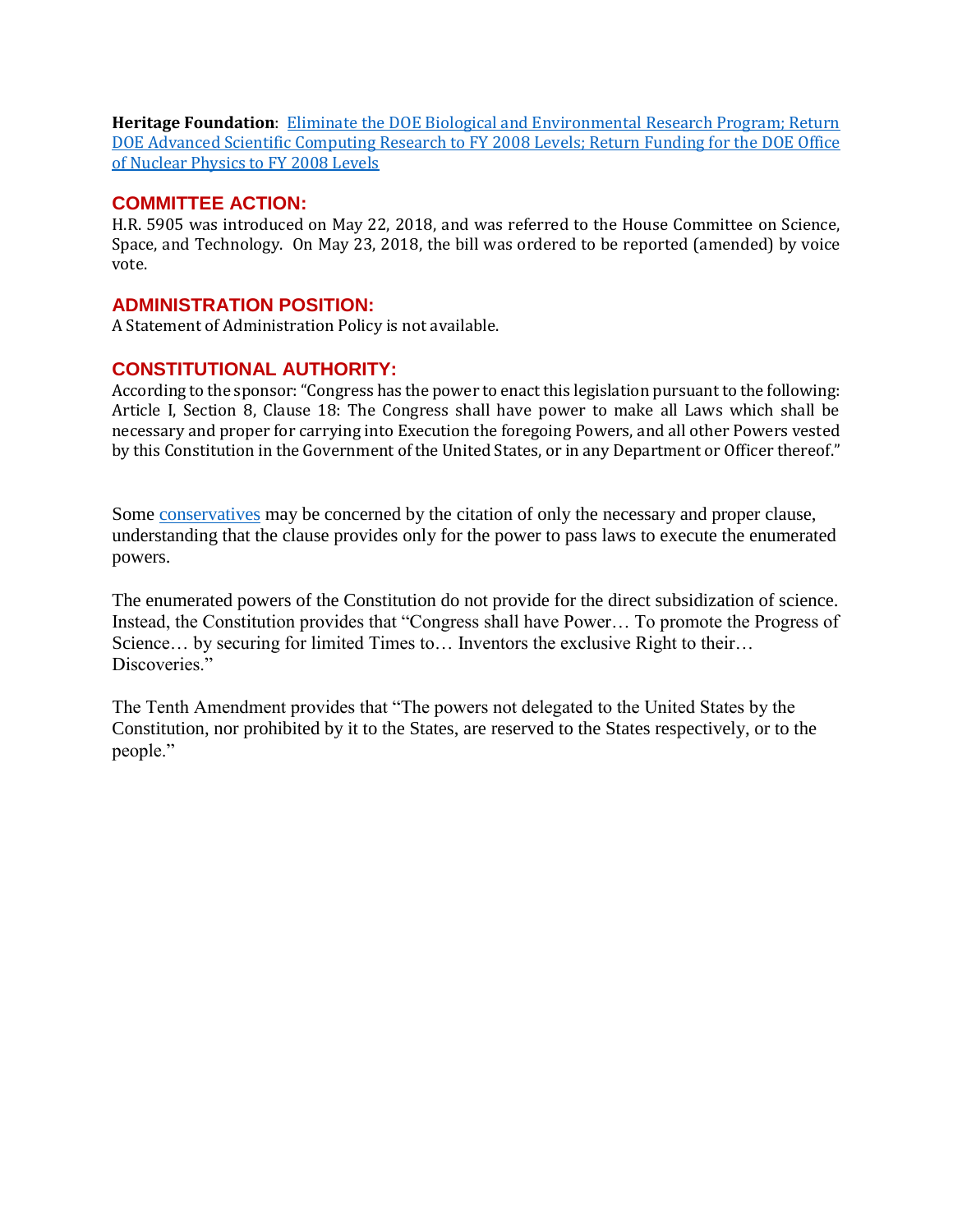# <span id="page-10-0"></span>**H.R. 5906 - ARPA-E Act of 2018 (Rep. Lucas, R-OK)**

**CONTACT:** [Matt Dickerson,](mailto:Matthew.Dickerson@mail.house.gov) 202-226-9718

#### **FLOOR SCHEDULE:**

Expected to be considered on June 27, 2018, under a suspension of the rules, which requires a 2/3 majority for passage.

#### **TOPLINE SUMMARY:**

[H.R. 5906](https://docs.house.gov/billsthisweek/20180625/HR5906.pdf) would expand the mission of the Advanced Research Projects Agency-Energy (ARPA-E).

#### **COST:**

The Congressional Budget Office (CBO[\) estimates](https://www.cbo.gov/system/files/115th-congress-2017-2018/costestimate/hr5906.pdf) that enacting "H.R. 5906 would not significantly affect the federal budget. CBO expects that although the bill would authorize ARPA-E to support projects involving a broader mix of technologies, it would not affect the overall magnitude of spending by the agency, which is subject to appropriation."

#### **CONSERVATIVE CONCERNS:**

Many conservatives will be concerned that this bill would expand ARPA-E instead of winding down what has been called a wasteful program.

ARPA-E has been proposed for elimination by the [House Republican Budget,](https://urldefense.proofpoint.com/v2/url?u=https-3A__www.congress.gov_115_crpt_hrpt240_CRPT-2D115hrpt240.pdf-23page-3D101&d=DwMFaQ&c=L93KkjKsAC98uTvC4KvQDTmmq1mJ2vMPtzuTpFgX8gY&r=NI7NhLqBch6Ve80FVKV-3q5_Q8B8BHEHsEBmo_Md4Xo&m=O5NQ2kZHykAxRA7tfC5tuk3vOEP0DPmvpxAYw7ykFF0&s=IcniwK-laDYTOldVbt-64J-uBMoVL0UKoZpvDVMnQxM&e=) the [RSC Budget,](https://rsc-walker.house.gov/sites/republicanstudycommittee.house.gov/files/wysiwyg_uploaded/RSC%20Budget%20FY2019%20-%20Narrative%20-%20FINAL.PDF#page=127) and [President Trump's Budget Request.](https://urldefense.proofpoint.com/v2/url?u=https-3A__www.whitehouse.gov_wp-2Dcontent_uploads_2018_02_msar-2Dfy2019.pdf-23page-3D46&d=DwMFaQ&c=L93KkjKsAC98uTvC4KvQDTmmq1mJ2vMPtzuTpFgX8gY&r=NI7NhLqBch6Ve80FVKV-3q5_Q8B8BHEHsEBmo_Md4Xo&m=O5NQ2kZHykAxRA7tfC5tuk3vOEP0DPmvpxAYw7ykFF0&s=jYSWlyrsk0AMkSMF4zKOBOFByzux0ogER6cQXFihORA&e=)

Some conservatives may be concerned the bill would set the expectation that ARPA-E would continue to receive unauthorized appropriations.

- **Expand the Size and Scope of the Federal Government?** Yes, according to Chairman Lamar Smith, "This legislation expands the mission of ARPA-E." According to [Vice Chairman Frank Lucas](https://science.house.gov/sites/republicans.science.house.gov/files/documents/05232018%20Markup%20Lucas%20Statement.pdf), "This legislation will expand the mission of ARPA-E to include the full DOE mission."
- **Encroach into State or Local Authority?** Yes, many conservatives believe that support for energy technology would be more appropriately handled at the state or local level, or by market forces.
- **Delegate Any Legislative Authority to the Executive Branch?** No.
- **Contain Earmarks/Limited Tax Benefits/Limited Tariff Benefits?** No.

#### **DETAILED SUMMARY AND ANALYSIS:**

**Background**: The mission of the [Advanced Research Projects Agency-Energy \(ARPA-E\)](https://arpa-e.energy.gov/) is "to overcome the long-term and high-risk technological barriers in the development of energy technologies." ARPA-E subsidizes research for "high-potential, high-impact energy technologies that are too early for private-sector investment." The agency was first funded in 2009 by President Obama's failed stimulus spending bill.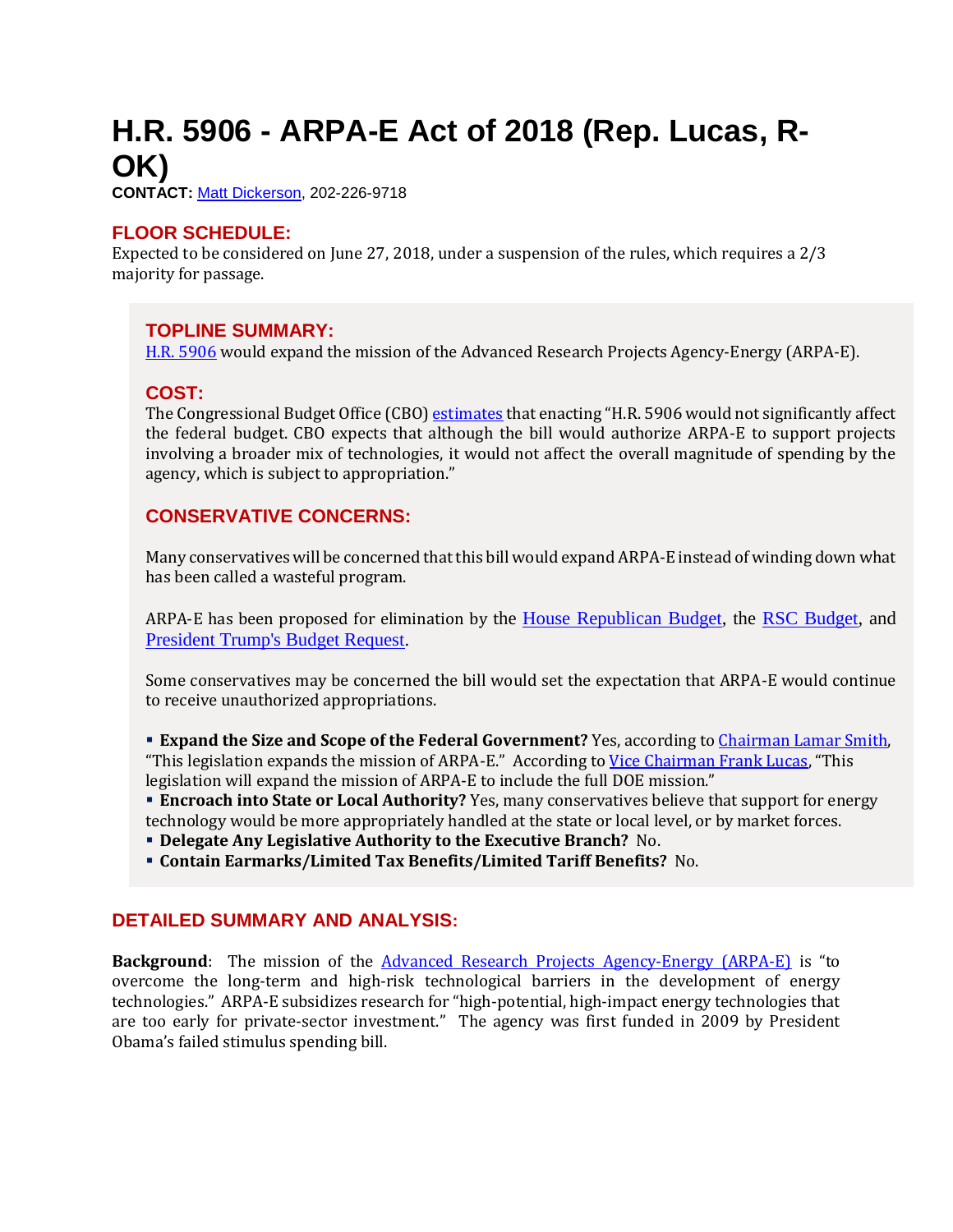The authorization for ARPA-E lapsed in FY 2013, yet the program has continued to receive appropriations. The [FY 2018 Omnibus](https://gallery.mailchimp.com/d4254037a343b683d142111e0/files/908b7457-a446-4f3c-9d54-bfd950708ae8/RSC_Legislative_Bulletin_FY_2018_Omnibus_March_22_2018.pdf) appropriated \$353 million for ARPA-E, a level that was \$380 million above the President's budget request and \$47 million above the FY 2017 enacted level.

Republicans have generally opposed ARPA-E and have routinely proposed eliminating the program:

- [House Republican FY 2018 Budget](https://www.congress.gov/115/crpt/hrpt240/CRPT-115hrpt240.pdf#page=101): "The Advanced Research Projects Agency-Energy [ARPA– E] is also a misuse of federal research dollars."
- [RSC FY 2019 Budget](https://rsc-walker.house.gov/sites/republicanstudycommittee.house.gov/files/wysiwyg_uploaded/RSC%20Budget%20FY2019%20-%20Narrative%20-%20FINAL.PDF#page=127): "The Advanced Research Projects Agency Energy (ARPA-E) is agency was started by the failed 2009 stimulus law and is meant to fund high-risk green energy projects. Taxpayers should not bear the burden for research projects that not even the most speculative and daring members of the energy industry will take on for themselves. Eliminating ARPA-E beginning in FY 2019 could save the taxpayers \$311 million per year."
- [President Trump's FY 2019 Budget Request:](https://www.whitehouse.gov/wp-content/uploads/2018/02/msar-fy2019.pdf#page=46) "The Budget proposes to eliminate the Advanced Research Project Agency-Energy (ARPA-E) program, recognizing the private sector's primary role in taking risks to commercialize breakthrough energy technologies with real market potential."

**H.R. 5906**: The bill would expand the mission of ARPA-E from the "development of energy technologies" to the "development of transformative science and technology solutions to address energy, environmental, economic, and national security challenges".

The bill would expand the goals of ARPA-E to also now include:

- provide transformative solutions to improve the management, cleanup, and disposal of spent nuclear fuel and radioactive waste;
- improve efficiency and reduce the environmental impact of all forms of energy production;
- improve the resiliency, reliability, and security of the electric grid; and
- address other challenges within the mission for the Department of Energy.

The bill would require the Director of ARPA-E to include a roadmap describing the strategic vision of the agency for technology investments in an annual report to Congress each year.

The bill would require ARPA-E to ensure that to the extent practicable, that ARPA–E does not provide funding for a project unless the prospective grantee demonstrates sufficient attempts to secure private financing or indicates that the project is not independently commercially viable.

The bill would allow APRA-E to enter into a contract with the National Academy of Sciences to evaluate how well ARPA-E is achieving its goals and mission within three years.

The bill would require that certain proprietary information collected by ARPA-E from grant recipients be considered privileged and confidential.

The bill would prohibit ARPA-E from using funds for the construction of new buildings or facilities.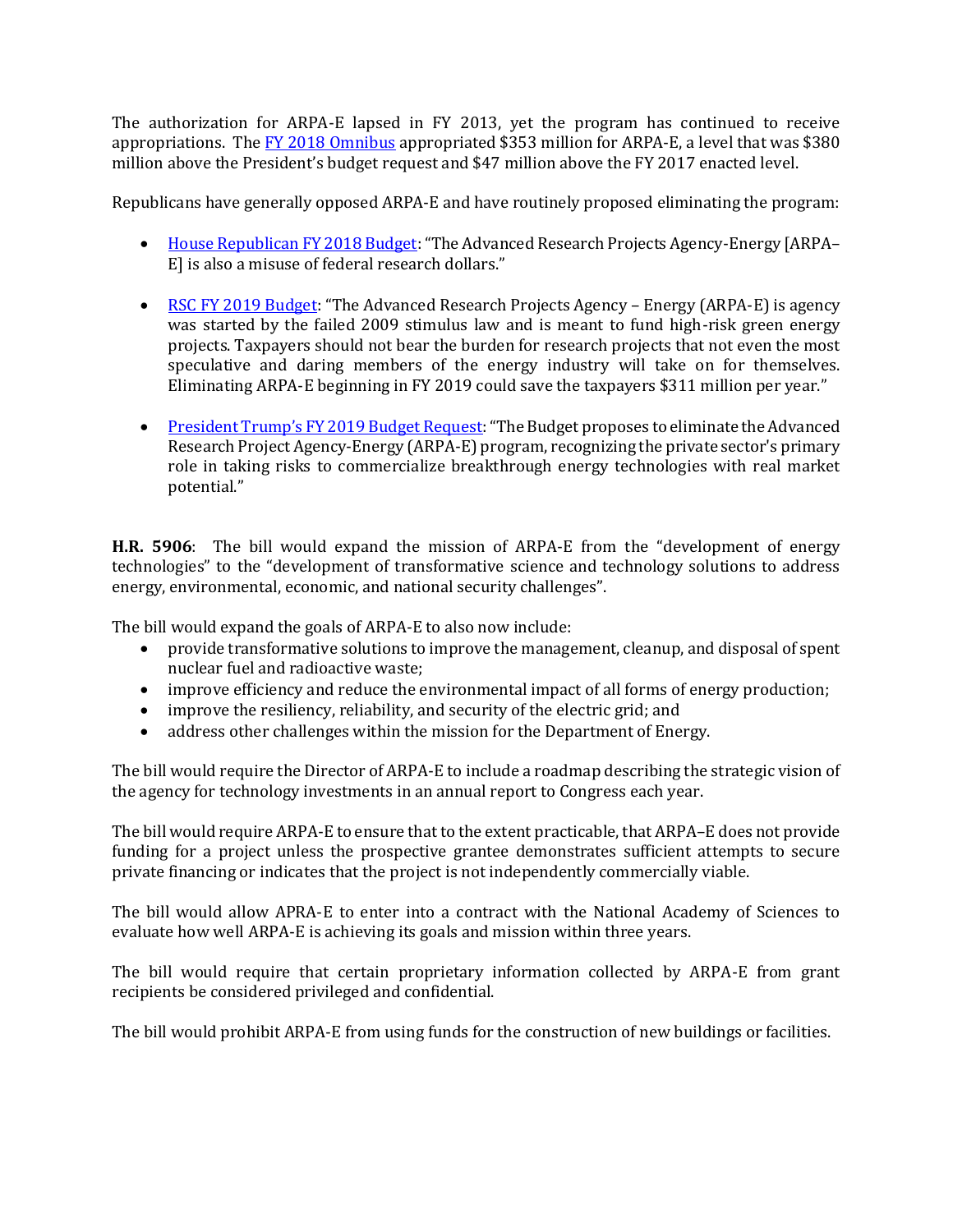Despite the fact that the authorization for ARPA-E lapsed in FY 2013, and that the bill would expand the mission of the program, the bill does not include a reauthorization to appropriate funding for the program. As a consequence, many conservatives may be concerned that this bill would set the expectation that the program would continue to receive unauthorized appropriations.

# **OUTSIDE GROUPS:**

#### **Key Vote No**

• **[Heritage Action](https://heritageaction.com/key-vote/key-vote-no-on-arpa-e-act-of-2018-h-r-5906)**

**Heritage Foundation**: [Eliminate the DOE Advanced Research Projects Agency](https://www.heritage.org/sites/default/files/2018-06/BlueprintforBalance_2018.pdf#page=97)–Energy Program

#### **COMMITTEE ACTION:**

H.R. 5906 was introduced on May 22, 2018, and referred to the Committee on Science, Space, and Technology. The Committee marked up and reported the bill on [May 23, 2018,](https://science.house.gov/legislation/markups/full-committee-markup-3) by a voice vote.

#### **ADMINISTRATION POSITION:**

No Statement of Administration Policy is available at this time.

# **CONSTITUTIONAL AUTHORITY:**

According to the bill sponsor, "Congress has the power to enact this legislation pursuant to the following: Article I, Section 8, Clause 18: The Congress shall have power to make all Laws which shall be necessary and proper for carrying into Execution the foregoing Powers, and all other Powers vested by this Constitution in the Government of the United States, or in any Department or Officer thereof."

Some [conservatives](https://founders.archives.gov/documents/Madison/01-13-02-0282) may be concerned by the citation of only the necessary and proper clause, understanding that the clause provides only for the power to pass laws to execute the enumerated powers.

The enumerated powers of the Constitution do not provide for the direct subsidization of science. Instead, the Constitution provides that "Congress shall have Power… To promote the Progress of Science… by securing for limited Times to… Inventors the exclusive Right to their… Discoveries."

The Tenth Amendment provides that "The powers not delegated to the United States by the Constitution, nor prohibited by it to the States, are reserved to the States respectively, or to the people."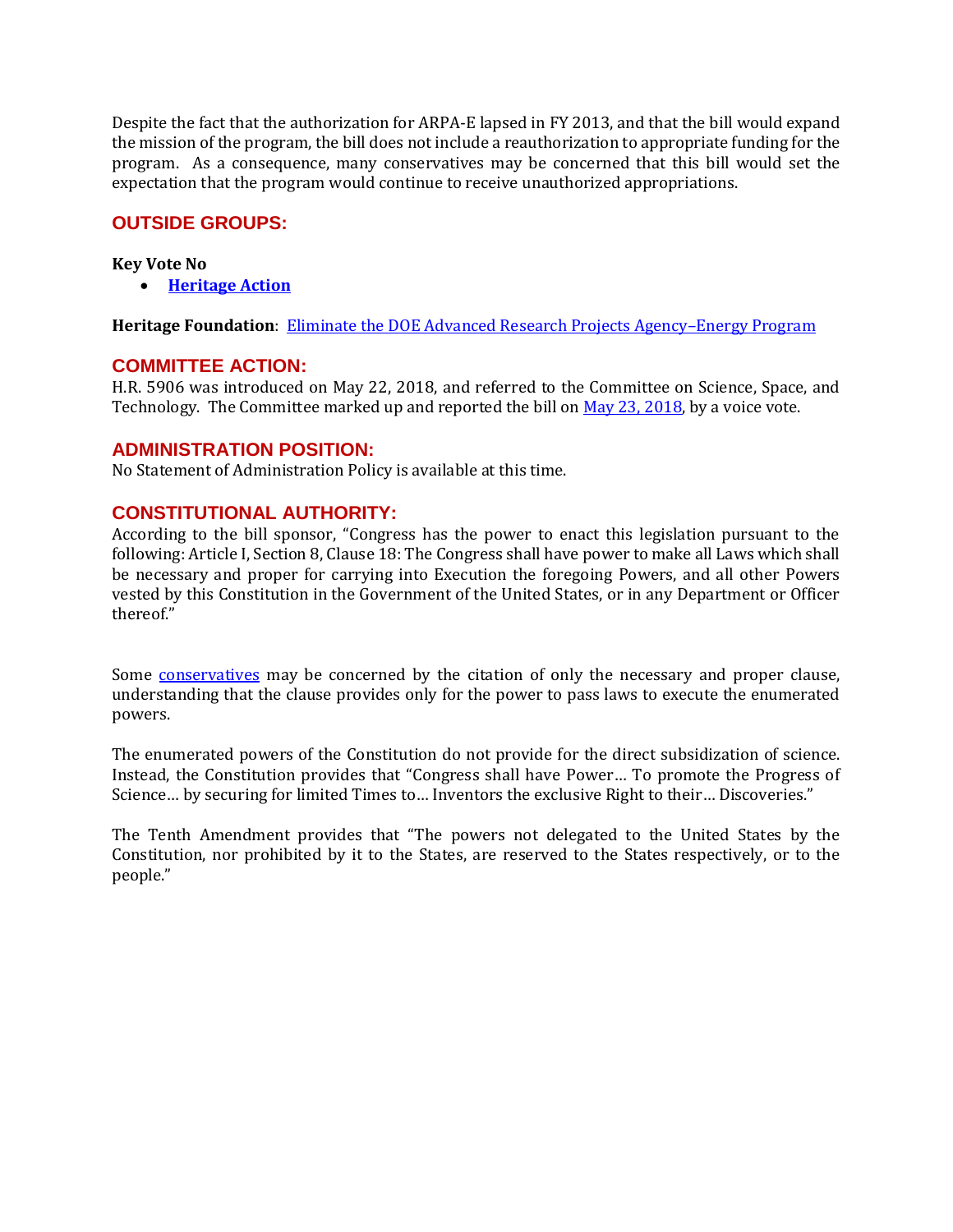# <span id="page-13-0"></span>**H.R. 5907 – Nimble Act (Rep. Hultgren, R-IL)**

**CONTACT:** [Jennifer Weinhart,](mailto:jennifer.weinhart@mail.house.gov) 202-226-0706

# **FLOOR SCHEDULE:**

Scheduled for consideration on June 27, 2018, under a suspension of the rules which requires 2/3 majority for final passage.

# **TOPLINE SUMMARY:**

[H.R. 5907](https://docs.house.gov/billsthisweek/20180625/HR5907.pdf) would direct the Secretary of Energy to delegate signature authority to the directors of the DOE National Laboratories for certain agreements with third parties.

# **COST:**

The Congressional Budget Office (CBO) [estimates](https://www.cbo.gov/system/files/115th-congress-2017-2018/costestimate/hr5907.pdf) "that implementing H.R. 5907 would cost less than \$500,000 over the 2019-2023 period and would be subject to the availability of appropriated funds."

# **CONSERVATIVE CONCERNS:**

- **Expand the Size and Scope of the Federal Government?** No.
- **Encroach into State or Local Authority?** No.
- **Delegate Any Legislative Authority to the Executive Branch?** No.
- **Contain Earmarks/Limited Tax Benefits/Limited Tariff Benefits?** No.

# **DETAILED SUMMARY AND ANALYSIS:**

H.R. 5907 would direct the Secretary of Energy to delegate signature authority to the directors of the DOE National Laboratories for certain agreements with third parties. Signature authority without prior approval would be permitted for agreements valued at less than \$1 million, if the agreement falls within the scope of: (1) a Department-approved strategic plan for the National Laboratory; or (2) the most recent congressionally approved budget for department activities.

Directors and affected contractors would be required to adhere to applicable department policies and certify that each activity carried out under an agreement does not constitute, or minimizes, conflicts of interest. Laboratory Directors would be required to submit records for review to the Secretary within 30 days on entering into an agreement. DOE approval would not be required for technology transfers proposed by a National Laboratory if the total cost is less than \$1 million.

#### **COMMITTEE ACTION:**

H.R. 5907 was introduced on May 22, 2018, and was referred to the House Committee on Science, Space and Technology, where it was reported by voice vote on May 23, 2018.

# **ADMINISTRATION POSITION:**

A Statement of Administration Policy is not available.

# **CONSTITUTIONAL AUTHORITY:**

"Congress has the power to enact this legislation pursuant to the following: Article I, Section 8, Clause 18: The Congress shall have power to make all Laws which shall be necessary and proper for carrying